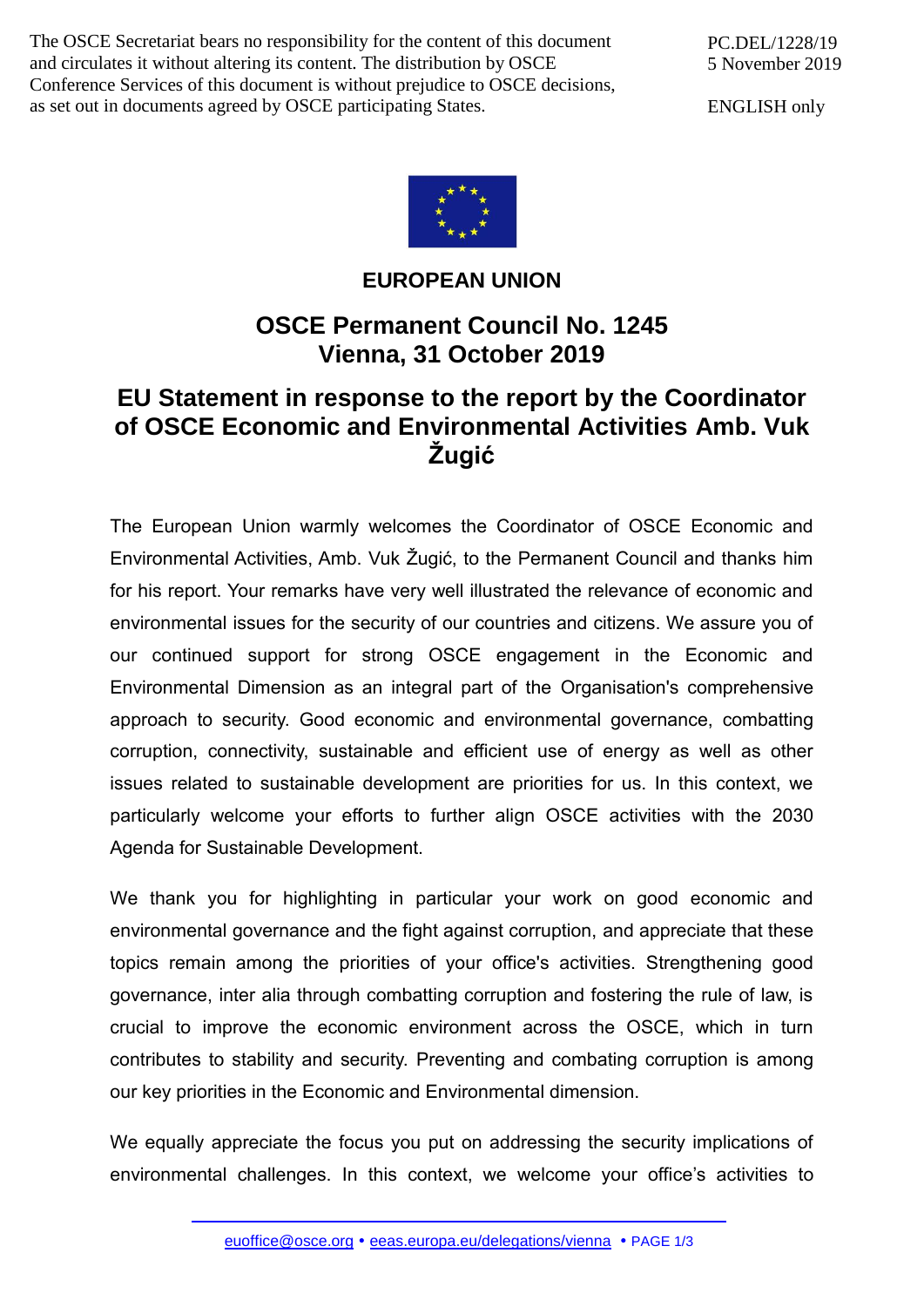promote good environmental governance, inter alia through supporting the multistakeholder approach of Aarhus Centres.

We also thank you for referring to the importance of good water governance as one aspect of good environmental governance. Indeed, it is a key element for sustainable development as well as for maintaining peace, security and stability. This was also acknowledged by the EU Foreign Affairs Council in November 2018 in its conclusions on water diplomacy which recognized the potential of water scarcity to affect peace and security.

Mr. Coordinator, you have rightly highlighted the digital transformation as a crosscutting issue that increasingly affects our economies and societies, and we appreciate your commitment to continue to look for possible areas of engagement to respond to challenges and harness its potential in line with the Milan Ministerial Council deliverables on the Digital Economy and on Human capital development in the digital era. Digital technologies, if well-managed, bear high potential for improving social inclusion and sustainable economic progress, but may also create new challenges with possible security implications.

On the issue of the protection of critical energy networks, we welcome the setting up by the OSCE of a virtual competency and training centre. This project has the potential to strengthen the capacity of energy experts to identify, manage and mitigate risks to critical energy infrastructure. We would be interested in receiving more information on how this tool is expected to reach the relevant experts.

The incorporation of a gender perspective and ensuring the equal participation of men and women in all OSCE activities are essential components of the OSCE's comprehensive approach to security – and of particular importance to the EU. We welcome your commitment to fully and comprehensively mainstream gender across the activities of your office.

Exploiting synergies, joining efforts and coordinating activities among OSCE structures and with other international organizations is key in order to maximize the impact of your office's activities. We thank you for providing examples of such cooperation and encourage you to continue in this way. We equally attach great importance to the active and close cooperation with field operations and thank you

2/3